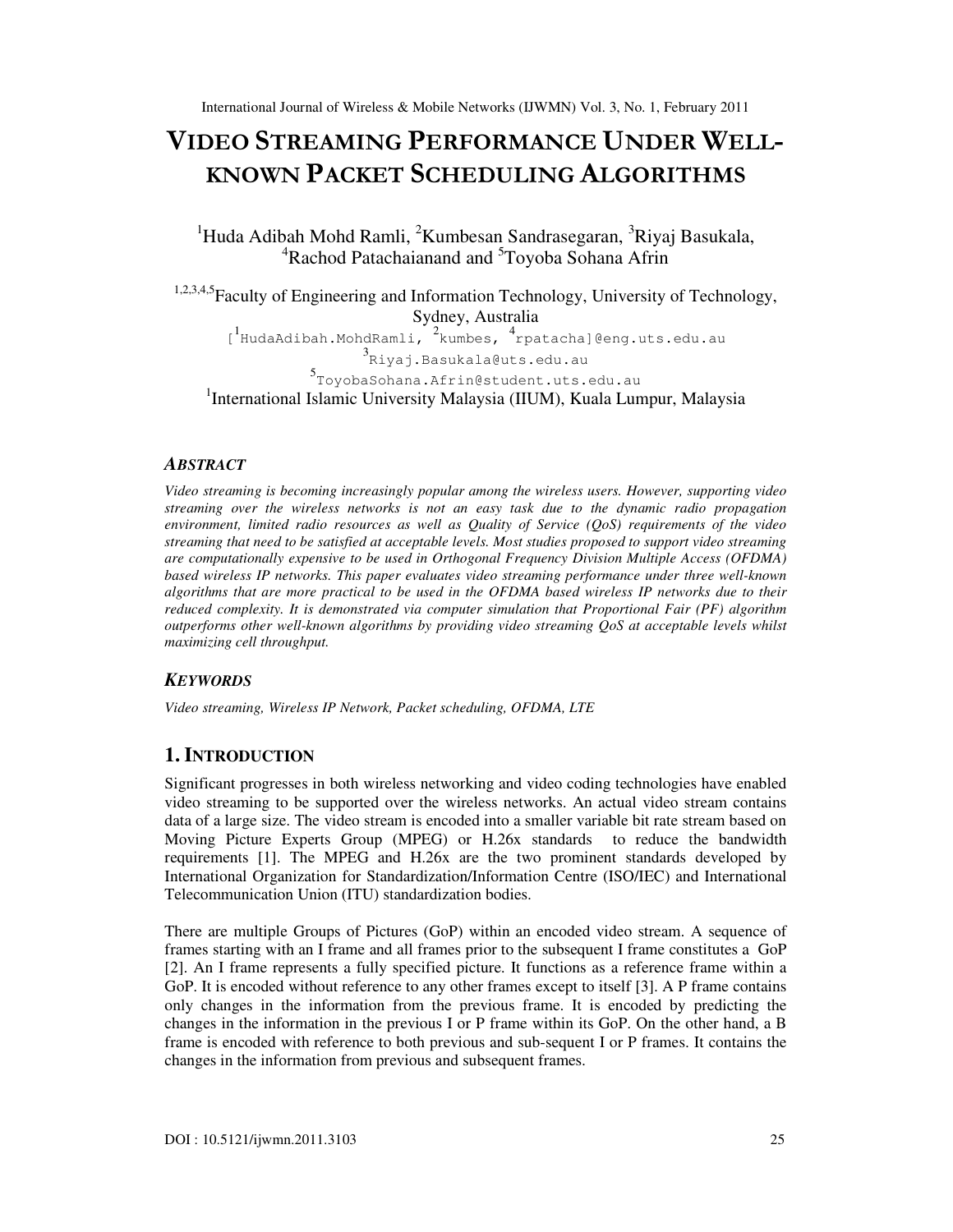Each frame within a GoP has different importance and is highly co-related due to the encoding. Therefore, it can be concluded that the I frame has the highest importance followed by the P and B frames. A lost of a reference frame within a GoP results in the lost of other dependent frames within the same GoP [4].

OFDMA is a multi-carrier access technology that divides the wide available bandwidth into multiple equally spaced and mutually orthogonal sub-carriers [5],[6]. Due to its robustness to inter-symbol interference and immunity to frequency selective fading [7], the OFDMA technology has been considered as a promising candidate for future wireless IP networks. Packet scheduling is one of the key RRM functions within the OFDMA based wireless IP networks for efficient radio resource utilizations and satisfying the QoS requirements of multimedia users. Moreover, the OFDMA technology allows packet scheduling to be performed in both time and frequency domains, thus enabling multi-user diversity to be exploited rather than combated.

Given that the video streaming service is becoming increasingly popular, a good portion of the radio resources needs to be allocated to provide support for the video users. However, majority of the packet scheduling studies that are proposed to support the video streaming are computationally expensive to be used in the OFDMA based wireless IP networks. Therefore, this paper evaluates video streaming performance under three well-known algorithms that are more practical to be used in the OFDMA based wireless IP networks due to their reduced complexity. This paper contributes to the identification of a well-known algorithm that is best suited for video streaming over the OFDMA based wireless IP networks.

The rest of this paper is organized as follows: Section 2 reviews on the related studies followed by detailed descriptions of the system model in Section 3. Discussions on the well-known packet scheduling algorithms and metrics used for performance evaluation are discussed in Section 4 and Section 5 respectively. Section 6 contains environment and results of the performance evaluation whereas conclusions are summarized in Section 7.

## **2. RELATED STUDIES**

Adapting the wireless networks that have dynamic radio propagation environment and limited radio resources to satisfy the QoS requirements of video users at acceptable levels remains a challenge that needs to be addressed when supporting the video streaming over the OFDMA based wireless IP networks [8-11]. A number of packet scheduling studies have been proposed in the literature to address this challenge. The authors in [12-16] considered Channel Quality Information (CQI), average throughput and packet delay information of each user when scheduling video packets over the OFDMA based wireless networks. It is assumed in these studies that each video frame has equal importance, which is not typically the case in a realistic scenario.

To satisfy the QoS requirements of video users, the studies in [8, 17-19] considered video contents, commonly referred as content-aware, in their proposed algorithms. The proposed algorithms prioritize a video user on the basis of frame importance/deadline and its contribution towards improvement of the perceptual video quality. These studies assumed that a deadline is associated to each frame. If a frame arrives after the deadline, the frame and all other dependent frames are discarded. The overall goals of these studies are to improve perceptual video quality (minimize distortion) while minimizing the number of lost frames.

A more realistic video streaming scenario that utilized a playback buffer at the user is modelled in [20-23]. Under this scenario, the start of video playback is delayed until the total number of frames within the playback buffer exceeds a buffering threshold. This delay is referred as initial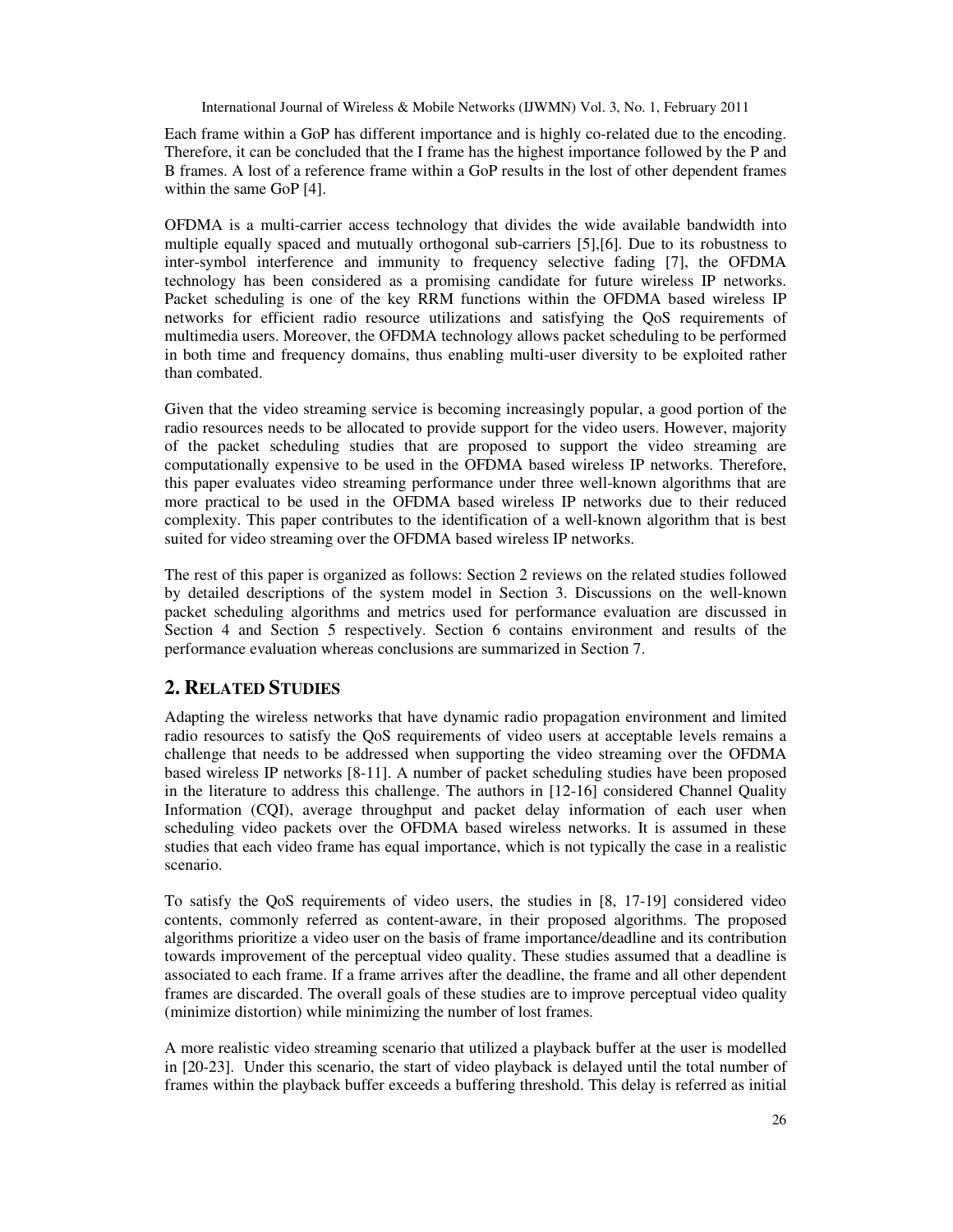buffering delay and it aims to ensure a continuous video playback. The video and the wireless networks characteristics may lead to interruptions during the video playback. The video playback resumes at the same position where the interruption occurs after re-buffering takes place. Re-buffering is a process that re-fills the playback buffer into the specified buffering threshold.

The packet scheduling algorithms proposed to support video streaming under this realistic scenario [20-22] take video contents into consideration, which are similar to the studies in [8, 17-19]. However, on the contrary to the [8, 17-19] that mainly focused on satisfying the QoS requirements of the video users, the studies in [20-22] attempted to find a trade-off between maximizing throughput/capacity and satisfying the QoS requirements of video users.

There is always a trade-off between performance gain and complexity. A content-aware packet scheduling algorithm in the OFDMA based wireless IP networks will be computationally expensive with increasing number of users and the number of available radio resources [20], therefore not preferable from an implementation point of view [24]. In order to reduce complexity, this paper evaluates the video streaming performance under three well-known algorithms (i.e. Maximum-Rate (Max-Rate) [25], Round Robin (RR) [26] and PF [27]) over an OFDMA based wireless IP network. These algorithms are content un-aware packet scheduling algorithms which have been proposed for use in single-carrier wireless networks.

#### **3. SYSTEM MODEL AND DESCRIPTIONS**

A downlink Long Term Evolution (LTE) system consisting of a base station and *N* video streaming users are considered to represent an OFDMA based wireless IP network. It is assumed in this paper that (i) the serving base station buffers video streams that are received from the streaming server through a lossless and a high bandwidth backbone network [28]; (ii) each video frame of a variable size is segmented into groups of packets of a fixed size and (iii) all packets belonging to a frame need to be completely received for successful decoding at a user. The radio resource that is available to be shared by all users in the downlink LTE system is known as a Resource Block (RB). A RB is made up of 12 sub-carriers (180 kHz total bandwidth) of 1 ms duration [29],[30]. Moreover, a transmission time interval (TTI) of 1 ms duration is defined for packet scheduling in the downlink LTE system.

A user that has data to receive estimates its instantaneous Signal-to-Interference-Noise-Ratio (SINR) on each RB, converts it into a CQI value with the target block error rate (BLER) to be less than 10 % [29] and reports each CQI value to the serving base station. It is assumed in this paper that the CQI reporting is performed in each TTI and on each RB. However, these CQI values are available to be used by the packet scheduler after a certain delay.

The packet scheduler selects a user to receive its packets based on a packet scheduling algorithm on each RB and in each TTI. Note that a RB may only be allocated to a single user in a TTI but a user may be allocated variable number of RBs in the TTI. The packets to be transmitted to a user in a TTI are packed into one Transport Block (TB). The size of a TB depends on the supportable Modulation and Coding Schemes (MCSs) on each RB that is allocated to the user. The MCS is determined from the CQI value reported by the user.

Data transmissions over the wireless networks are prone to error. Therefore, the LTE system uses a stop-and-wait Incremental Redundancy Hybrid Automatic Repeat Request (IR HARQ) technique to recover wireless transmission errors. This is done by multiple retransmissions and soft combining of a corrupted TB. This leads to an improvement in the decoding efficiency at a user's soft buffer. If a TB of a user is corrupted during transmission, the user sends a Negative Acknowledgement (NACK) to the packet scheduler indicating retransmission of the TB is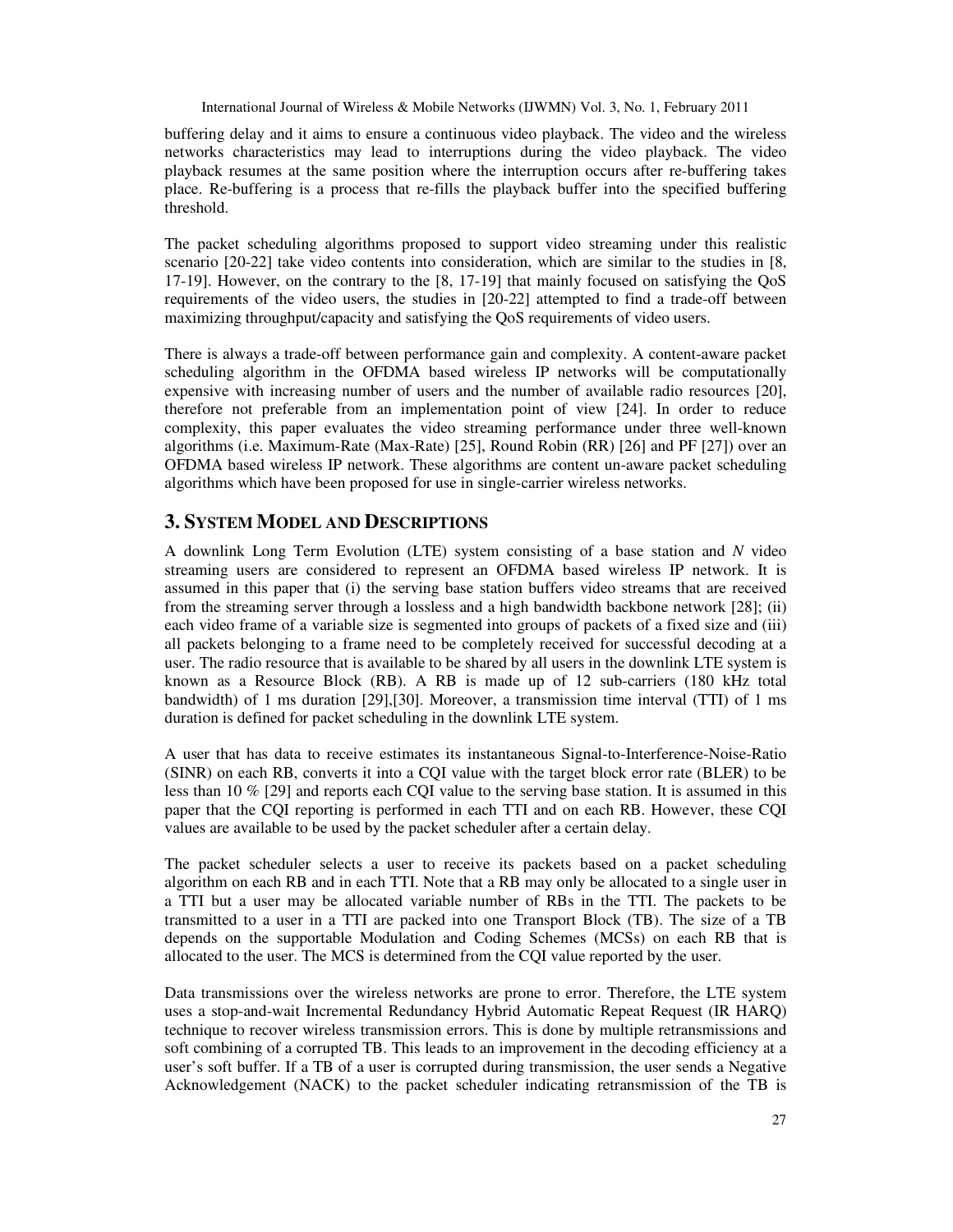required. The packet scheduler placed all packets belonging to the corrupted TB at the front of the user's buffer. This indicates that the packets of a user that require retransmission are given a higher priority compared to its packets that are waiting for the first transmission. The packet scheduler drops all packets that have exceeded maximum number of retransmission, contrary to [21] that retransmit these packets until they are correctly received.

All packets that arrive at a user are stored into the playback buffer, which resides at the user's application layer, and re-constructed for video playback. These packets are packed into their associated frame. Some packets belonging to a frame may be lost. Therefore, all packets belonging to the frame are dropped and the frame is considered as a lost frame. Each video frame is decoded before they can be played back. Some frames cannot be decoded if a reference frame is lost. These frames are dropped at the user. The video frames are played back in sequence and at a fixed rate. If a frame within a sequence is lost, a simple error concealment method is used to estimate the missing information associated to the lost frame. This is done by duplicating the information of the latest successfully decoded frame into the position where the lost frame occurs [28]. The video frames are being played back in sequence and at a fixed rate.

## **4. WELL-KNOWN PACKET SCHEDULING ALGORITHMS**

The Max-Rate, RR and PF are the well-known packet scheduling algorithms that are more likely to be used in the OFDMA based wireless IP networks due to their reduced complexity. These algorithms were proposed to support best effort services in the single-carrier wireless networks and aimed to maximize throughput and satisfy fairness of these services.

The Max-Rate is an algorithm that always selects a user having a good channel quality. On the other hand, a user having a poor channel quality is less likely to be given any opportunity to receive its packets unless its channel quality improves. The Max-Rate algorithm is a good candidate for throughput maximization but is not capable of satisfying fairness between the users. The mathematical expression for the Max-Rate algorithm is given as follows:

$$
k = \arg \max r_i(t) \quad i \in N
$$
 (1)

where  $r_i(t)$  is the total number of supportable bits (based on MCS) of user *i* at time interval *t* and *N* is the total number of users*.*

Given that fairness has been an issue in the Max-Rate algorithm, the RR algorithm is proposed to address this situation. The RR algorithm gives equal opportunity to each user to receive its packets in a cyclic fashion. Though the RR algorithm is able to considerably improve fairness performance between the users, the throughput performance is significantly degraded.

The PF algorithm provides a better trade-off between throughput maximization and fairness satisfaction. This algorithm is originally proposed to support non-real time services in Code Division Multiple Access (CDMA) system. The PF algorithm selects user  $k$  to receive its packets at time interval *t* based on the following equations:

$$
k = \arg \max \frac{r_i(t)}{R_i(t)} \quad i \in N
$$
  
(2)  

$$
R_i(t) = \left(1 - \frac{1}{R_i(t-1)}\right)R_i(t-1) + \frac{1}{R_i(t-1)} \quad i \in N
$$

$$
R_i(t) = \left(1 - \frac{1}{t_c}\right) R_i(t-1) + \frac{1}{t_c} * r_i(t-1) \quad i \in N
$$
\n(3)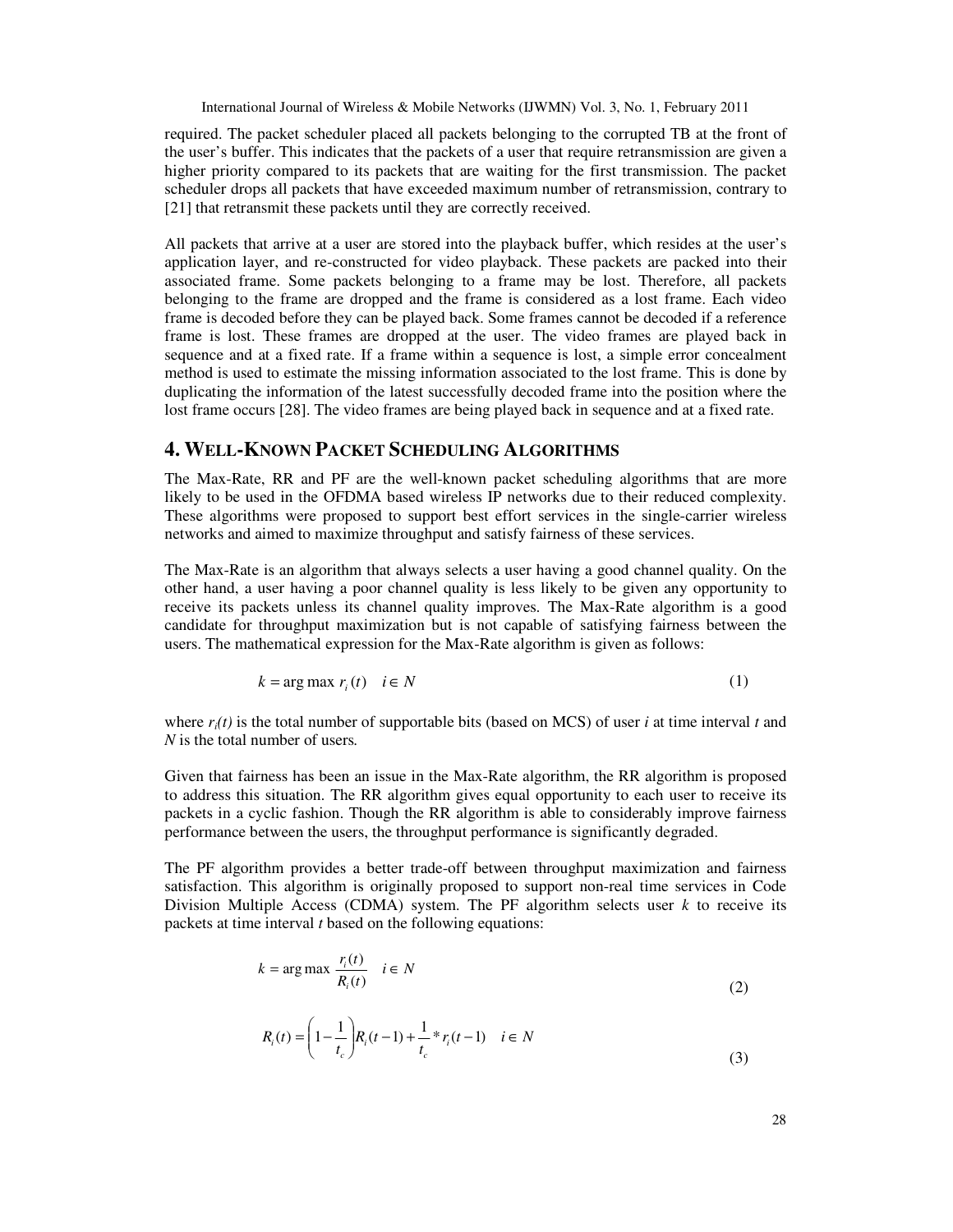where  $r_i(t)$  and  $R_i(t)$  are the total number of supportable bits (based on MCS) and the average throughput of user *i* at time interval *t, t<sub>c</sub>* is a time constant and N is the total number of users.

The *tc* value determines between maximizing throughput and satisfying fairness in the PF algorithm. The PF algorithm behaves similar to the Max-Rate algorithm if a higher *tc* value is used while similar to the RR algorithm for a lower value of  $t_c$ . A  $t_c$  value of 1000 ms as proposed in [27] that can provide a trade-off between throughput and fairness is used in this paper.

Packet scheduling in the single-carrier wireless networks allocates all the available radio resources to a single user in each scheduling interval. Therefore, some modifications are made to enable these well-known algorithms to support packet scheduling in the OFDMA based wireless IP networks (specifically focusing on the downlink LTE system). Since there are multiple RBs available to be shared by the users in each TTI, these algorithms select user *k* to receive its packet on RB *j* based on equation (4) for Max-Rate and equations (5-7) for PF. Similarly the RR algorithm is modified such that a user that is to receive its packet on RB *j* is selected in a cyclic fashion.

$$
k = \arg \max r_{i,j}(t) \quad i \in N
$$
\n<sup>(4)</sup>

$$
k = \arg \max \frac{r_{i,j}(t)}{R_i(t)} \quad i \in N
$$
\n<sup>(5)</sup>

$$
R_i(t) = \left(1 - \frac{1}{t_c}\right) R_i(t-1) + \frac{1}{t_c} * r \tau t_i(t-1) \quad i \in N
$$
\n<sup>(6)</sup>

$$
rtot_i(t-1) = \sum_{j=1}^{\max RB} r_{i,j}(t-1)^* \Delta_{i,j}(t-1) \quad i \in N
$$
\n(7)

where  $r_{i,j}(t)$  is the total number of supportable bits (based on MCS) on RB *j* of user *i* at time interval *t*,  $R_i(t)$  is the average throughput of user *i* at time interval *t*,  $rtot_i(t)$  is the total number of supportable bits on the RBs allocated to user *i* at time interval  $t$ -*l*,  $t_c$  is a time constant, *N* is the total number of users and *max RB* is the total number of RBs. The variable  $\Delta_{i,j}(t-1)$  contains a value between 0 and 1 in which  $\Delta_{i,j}(t-l)=1$  if RB *j* is selected for user *i* at time interval  $t$ -*I* and 0 otherwise.

#### **5. PERFORMANCE METRICS**

The video streaming performance under the three well-known algorithms is evaluated on the basis of minimum Mean Opinion Score (MOS), Freezing Delay Ratio (FDR) and cell throughput. The MOS and FDR are the metrics that are related to the QoS requirements of video streaming whereas the cell throughput is a network related performance metric. Detailed descriptions of each metric are provided as follows:

The minimum MOS represents both the perceptual video quality (measured in terms of Peak-Signal-to-Noise Ratio, PSNR [31]) as well as the fairness experienced among all video users. The PSNR gives the difference in terms of peak signal between the source and the reconstructed video frame (i.e. the source video frame is the encoded frame located at the serving base station before it is streamed to the user). It has the following mathematical expression [32]: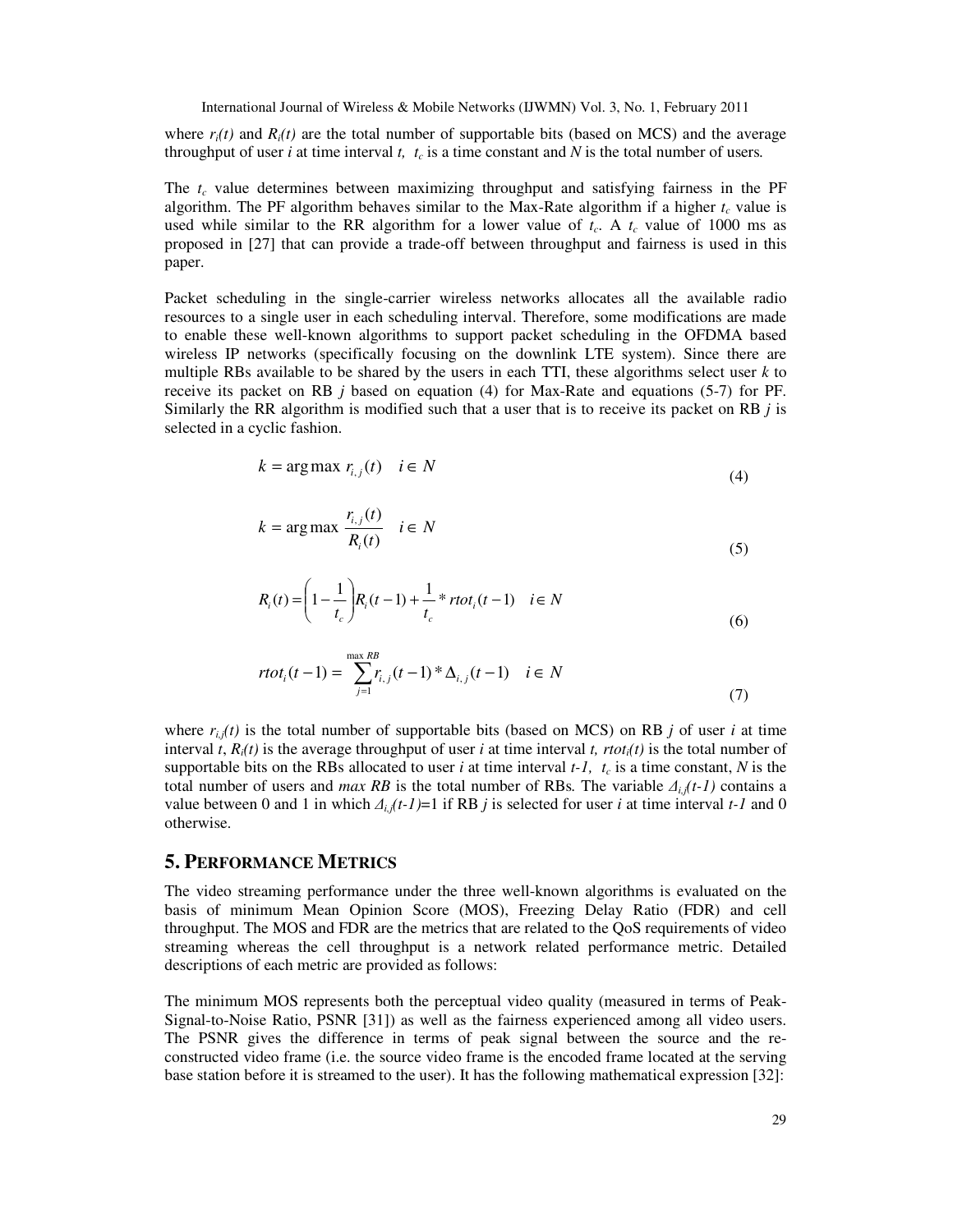$$
PSNR_{i,m} = 20\log 10 \frac{255}{D_{i,m}}
$$
\n(8)

$$
D_{i,m} = \sqrt{\frac{1}{XY} \sum_{x=0}^{X-1} \sum_{y=0}^{Y-1} \left[ F_{i,m}(x, y) - f_{i,m}(x, y) \right]^2}
$$
(9)

where  $PSNR_{i,m}$  is the PSNR value at the *m*th frame of user *i*, *X* and *Y* are resolution in pixels,  $F_{i,m}(x, y)$  and  $f_{i,m}(x, y)$  are the source and reconstructed pixel's values at the *m*th video frame at position *(x, y)* of user *i*.

It is assumed that each user requests a total of *F* frames throughout a video session. A video session starts at the beginning of the simulation (*t=1 ms*) and continues until the total simulation time  $(t=T \, ms)$ . The total number of frames that are able to be played back throughout the video session varies among the users. The mean PSNR of each user (averaged over *F* frames) is determined as follows:

mean 
$$
PSNR_i = \frac{1}{F_i} \sum_{m=1}^{pf_i} PSNR_{i,m}
$$
 (10)

where  $PSNR_{i,m}$  is the PSNR value at the *m*th frame of user *i, mean PSNR<sub>i</sub>* and  $F_i$  are the mean PSNR and the total number of frames requested by user *i* and *pf<sup>i</sup>* is the frame number of user *i* that is currently being played back when the session ends.

The minimum MOS, as given in Table 1, represents a user having the lowest mean PSNR among other users. It ensures that equal perceptual video quality is experienced among the video users. A low minimum MOS indicates that at least one user is not satisfied whereas maximization of the minimum MOS ensures fairness and high perceptual video quality are experienced among the video users.

| $PSNR$ ( $dB$ ) | <b>MOS Value</b> | <i><b>Quality</b></i> |
|-----------------|------------------|-----------------------|
| < 20            |                  | <b>Bad</b>            |
| $20 - 25$       |                  | Poor                  |
| $25 - 31$       |                  | Fair                  |
| $31 - 37$       |                  | Good                  |
| > 37            |                  | Excellent             |

Table 1. Mean PSNR to MOS Mapping [33]

A user will not be satisfied if it has to wait longer to start or resume its video playback. Therefore, it is necessary to minimize the FDR throughout the video session. The freezing delay, as discussed in [23], is the total delay in the video playback due to (i) scheduling and propagation delay (ε); (ii) initial buffering delay ( $\alpha$ ) and (iii) re-buffering delay ( $\beta$ ).

An example of freezing delay experiences by a user throughout a video session is illustrated in Figure 1. It is shown in the figure that, after a request for a video stream is made by the user, it takes  $\varepsilon$  ms for the first bit of the video stream to arrive and being stored into the user's playback buffer. The video playback starts after frames of  $\alpha$  ms duration are available within the playback buffer (i.e. total duration of frames equals or greater than the buffering threshold). The total duration of frames within the playback buffer  $(T_{pb})$  can be determined as follows: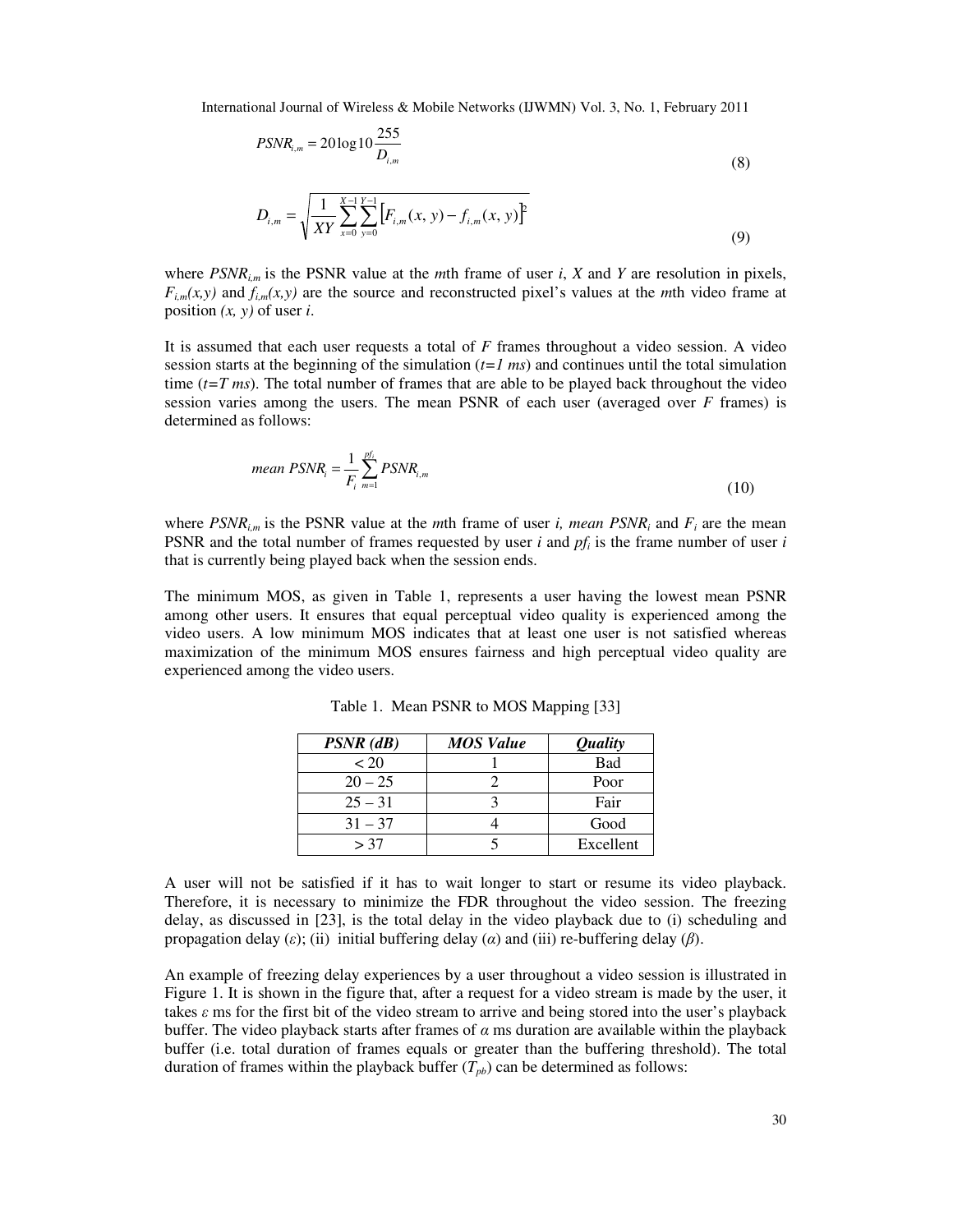$$
T_{pb} = \frac{F_{pb}}{\Omega} \tag{11}
$$

where  $\Omega$  is the frame rate (in fps) and  $F_{pb}$  is the total number of frames within the playback buffer.



Figure 1. Example of freezing delay during a video session.

Video playback is interrupted and re-buffering takes place if the total duration of frames within the playback buffer falls below  $\alpha - \beta$  ms. The FDR is defined in this paper as the mean of the ratio of total freezing delay of each user to the total simulation time as given as folows:

$$
FDR = \frac{1}{N} \sum_{i=1}^{N} \frac{Df_i}{T}
$$
\n(12)

where  $Df_i$  is the total freezing delay of user *i*, *T* is the total simulation time and *N* is the total number of users.

Finally, the cell throughput is defined as the total number of bits correctly received by all users per second. The cell throughput is measured at the base station. It is mathematically expressed as:

$$
cell throughput = \frac{1}{T} \sum_{i=1}^{N} \sum_{t=1}^{T} tput_i(t)
$$
\n(13)

where  $tput<sub>i</sub>(t)$  is the total size of correctly received packets (in bits) of user *i* at time interval *t*, *T* is the total simulation time and *N* is the total number of users*.*

#### **6. SIMULATION ENVIRONMENTS AND RESULTS**

A computer simulation using C++ platform is used to evaluate the minimum MOS, FDR and cell throughput performances of the three well-known algorithms for varying number of users and buffering thresholds. The environments and results of the computer simulation are discussed in the following sub-sections.

#### **6.1. Simulation Environment**

A single hexagonal cell scenario of 5 MHz bandwidth with 25 RBs and 2 GHz carrier frequency is modelled. The base station has a fixed location at the centre cell and it is assumed that equal transmit power (43.01 dBm total base station transmit power) is used on each RB. The cell contains  $5 - 20$  video streaming users that are moving within the cell radius of 200 m at a constant speed of 10 km/h in random directions. These users are uniformly located within the cell. A user is wrapped-around whenever it reaches the cell edge [34]. The Cost-231 HATA model for an urban environment [35], a Gaussian log-normal distribution with 0 mean and 8 dB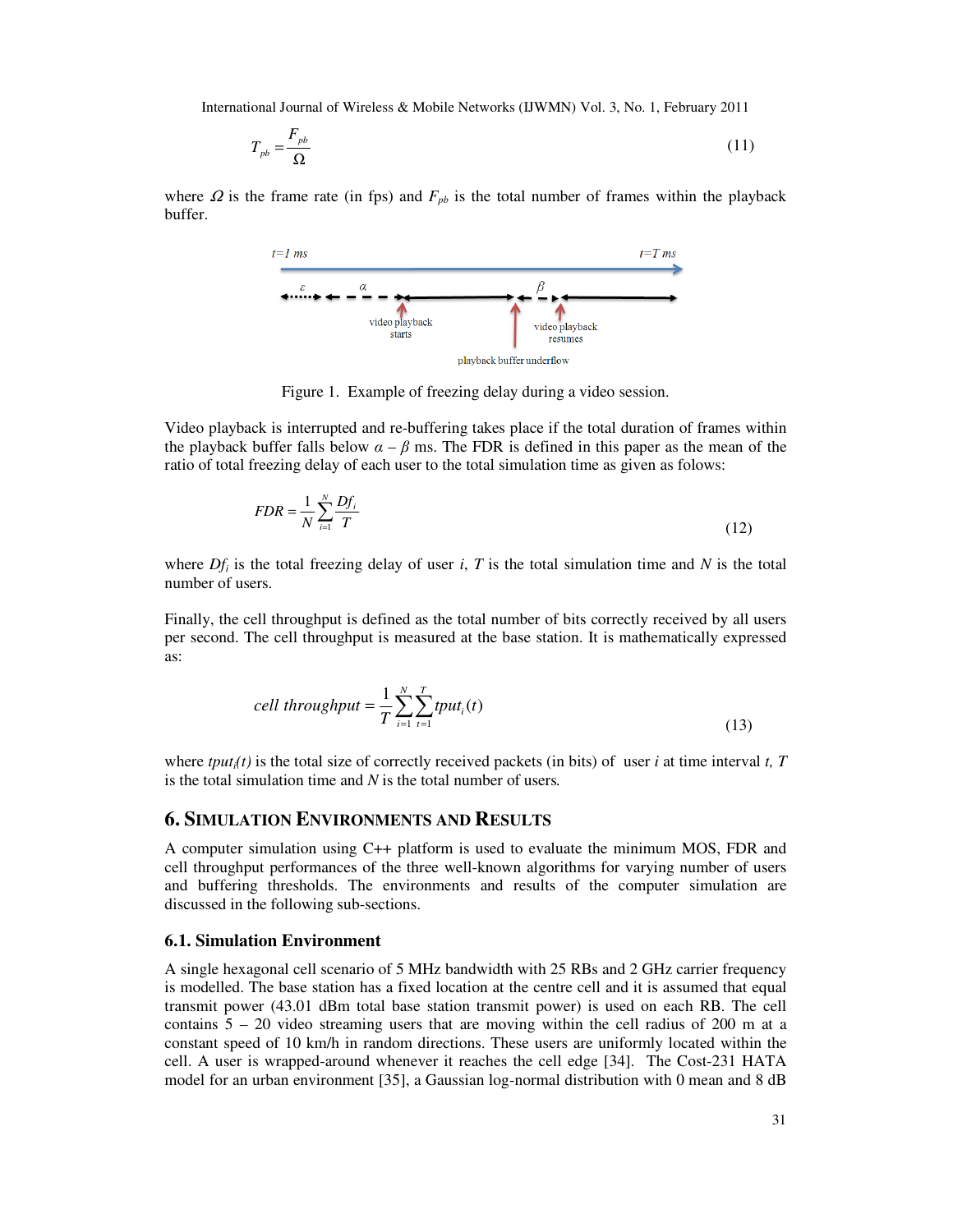standard deviation [36] and a frequency-flat Rayleigh fading model [37] are used to model the radio propagation channel. A total of 16 CQI levels as defined in [29] are used. The CQI and HARQ reporting are modeled error free with 3 ms CQI delay and 4 ms HARQ delay. The maximum number of retransmissions is limited to 3 and the threshold for re-sequencing timer is set to 500 ms.

Three video streams in a 352x288 resolution which are downloaded from a publicly available video traces [2] are used. Video trace is a simple file that contains number, type/importance, decoding/video playback deadline, size and quality of each video frame [38, 39]. The video streams are encoded with a frame rate of 30 fps (frames per second). One GoP contains 16 frames with the IBBBPBBBPBBBPBBB sequence. A user may only request one random video stream throughout its session and the request arrives at the beginning of the simulation. The requested video stream may start at any frame number as long as it is an I frame. Only 300 frames out of the total frames are simulated for each user. The maximum size of the playback buffer is infinite. The video playback is interrupted if there are less than 5 frames remaining within the playback buffer. The buffering thresholds vary between  $266.667$  ms  $-800$  ms duration [18].

#### **6.2 Results –Vary Number of Users**

This sub-section evaluates the impacts of varying number of users towards minimum MOS, FDR and cell throughput performances under the Max-Rate, RR and PF algorithms. The buffering threshold of each user is fixed at 800 ms. Figure 2 shows the minimum MOS with increasing number of users. As expected the minimum MOS degrades with increasing number of users. The figure shows that the PF algorithm is able to maintain a good perceptual video quality and satisfy fairness for a higher number of users compared to the Max-Rate and RR algorithms. When the number of users equals to 10, the PF algorithm is able to maintain a good perceptual video quality (minimum MOS=4) for all 10 users. However, at this number of users, at least one user is experiencing a fair (minimum MOS=3) and a poor (minimum MOS=2) perceptual video quality under the RR and Max-Rate algorithms respectively.



Figure 2. Minimum MOS vs. number of users

The FDR performance with increasing number of users is shown in Figure 3. The FDR degrades with increasing number of users and it is demonstrated within the figure that the PF is having the best FDR performance followed by the RR and Max-Rate algorithms. The worst FDR performance under the Max-Rate algorithm is mostly due to the users having poor channel qualities that have to wait longer before they can start or resume their video playbacks.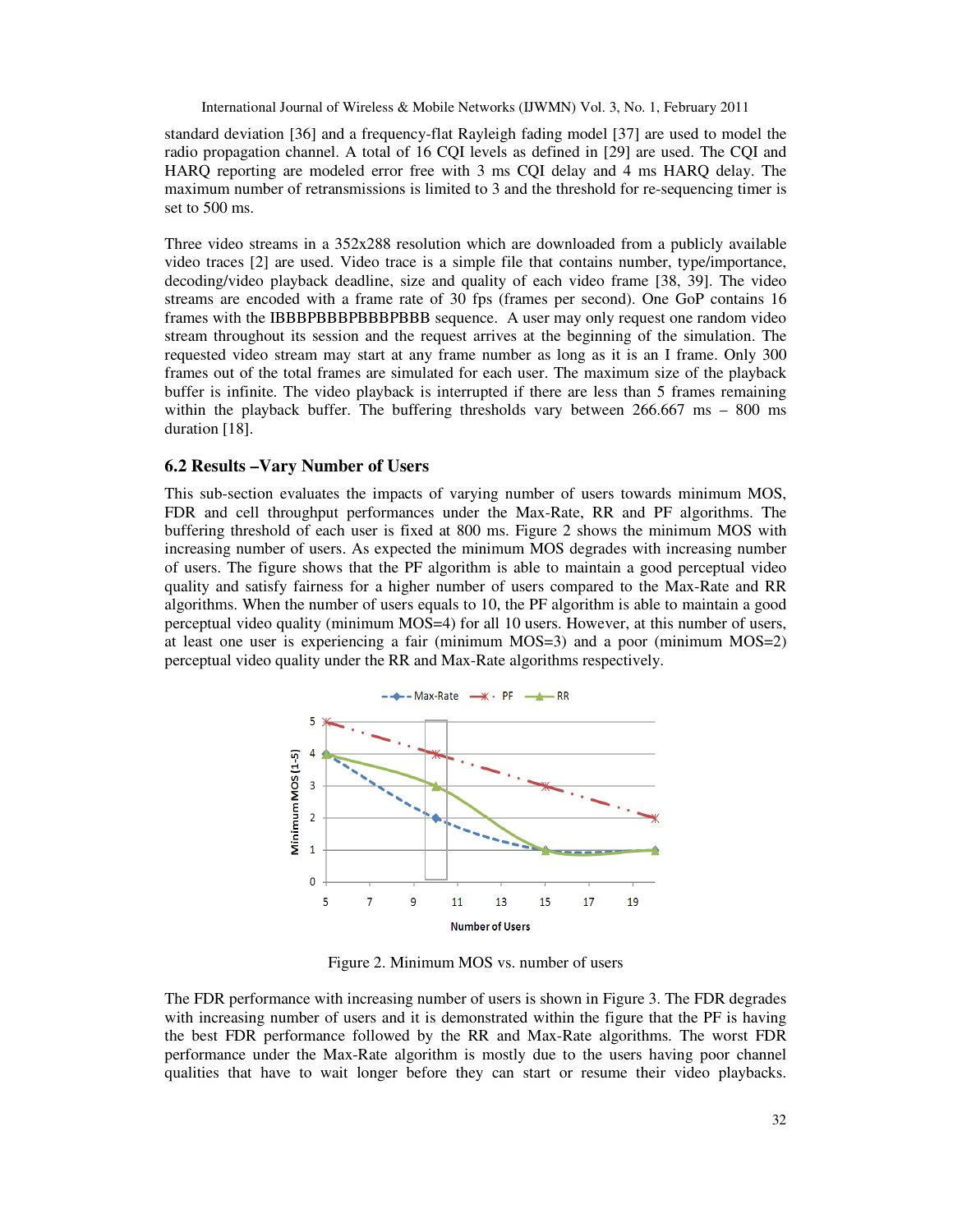Moreover, over-allocation of the available RBs to the users with good channel qualities does not benefit the Max-Rate algorithm as the video is played back at a fixed rate.

The RR algorithm that allocates equal share of transmission time to all users achieves a better FDR performance compared to the Max-Rate algorithm. However, it is not possible for this algorithm to minimize the freezing delay among the users as the channel quality of each user is different. The PF algorithm achieves the best FDR performance for selecting users having relatively good channel qualities whilst ensuring that all users receive equal amount of packets based on their average throughput update (denominator in (5)). This minimizes the delays taken by the users to start or resume their video playbacks.



Figure 3. FDR vs. number of users

The cell throughput performance under the three well-known algorithms with increasing number of users is shown in Figure 4. With increasing number of users, the cell throughput achieves under the PF outperforms the Max-Rate and RR algorithms. The PF algorithm always selects the users having relatively good channel qualities for transmissions. By delaying transmissions of some users, there is a possibility that the channel qualities of these users improve over time. This allows the users to receive their packets on the RBs with better channel qualities, thus improving the cell throughput under the PF algorithm.



Figure 4. Cell throughput vs. number of users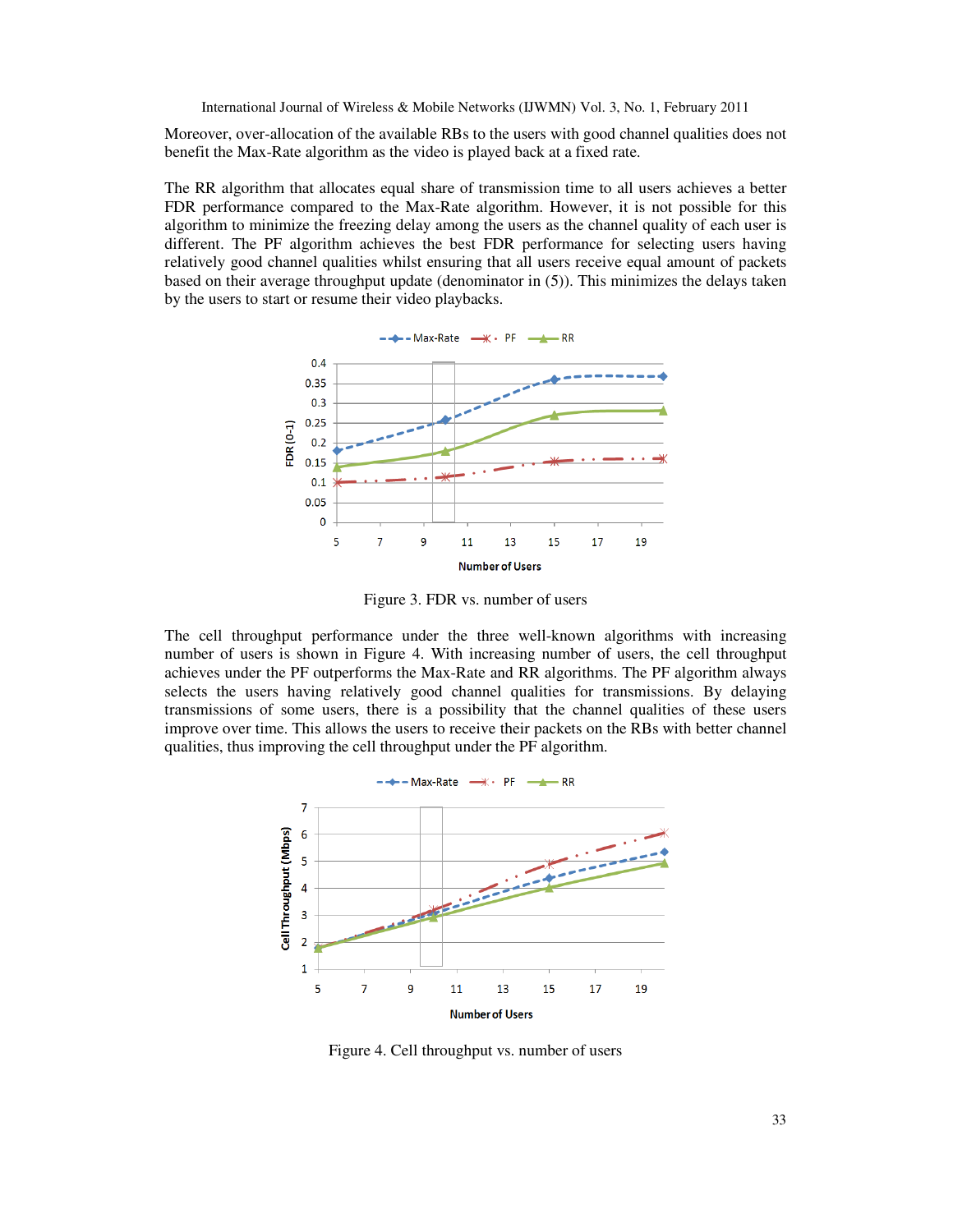#### **6.3 Results –Vary Buffering Thresholds**

The impacts of varying buffering thresholds while setting the number of users fixed at 10 users are evaluated in this sub-section. The minimum MOS under the three well-known algorithms is shown in Figure 5. The figure demonstrates that the minimum MOS under the RR and PF algorithms remain the same within the buffering thresholds ranging from 266.667 – 800 ms. However, the minimum MOS under the Max-Rate algorithm degrades when the buffering threshold is set to 800 ms. The Max-Rate algorithm deprives the users having poor channel qualities from receiving their packets. With increasing buffering thresholds, only small number of the requested frames may be able to be played back since the users may have to wait longer to start or resume their video playbacks. This leads to the degradation of the minimum MOS at a higher buffering threshold.



Figure 5. Minimum MOS vs buffering threshold

Figure 6 shows the FDR performance under the three well-known algorithms. With increasing buffering thresholds, the PF algorithm is having the best FDR performance followed by the RR and Max-Rate algorithms. Moreover, Table 2 shows that, the FDR performances under all algorithms slightly degrade with increasing buffering thresholds.



Figure 6. FDR vs buffering threshold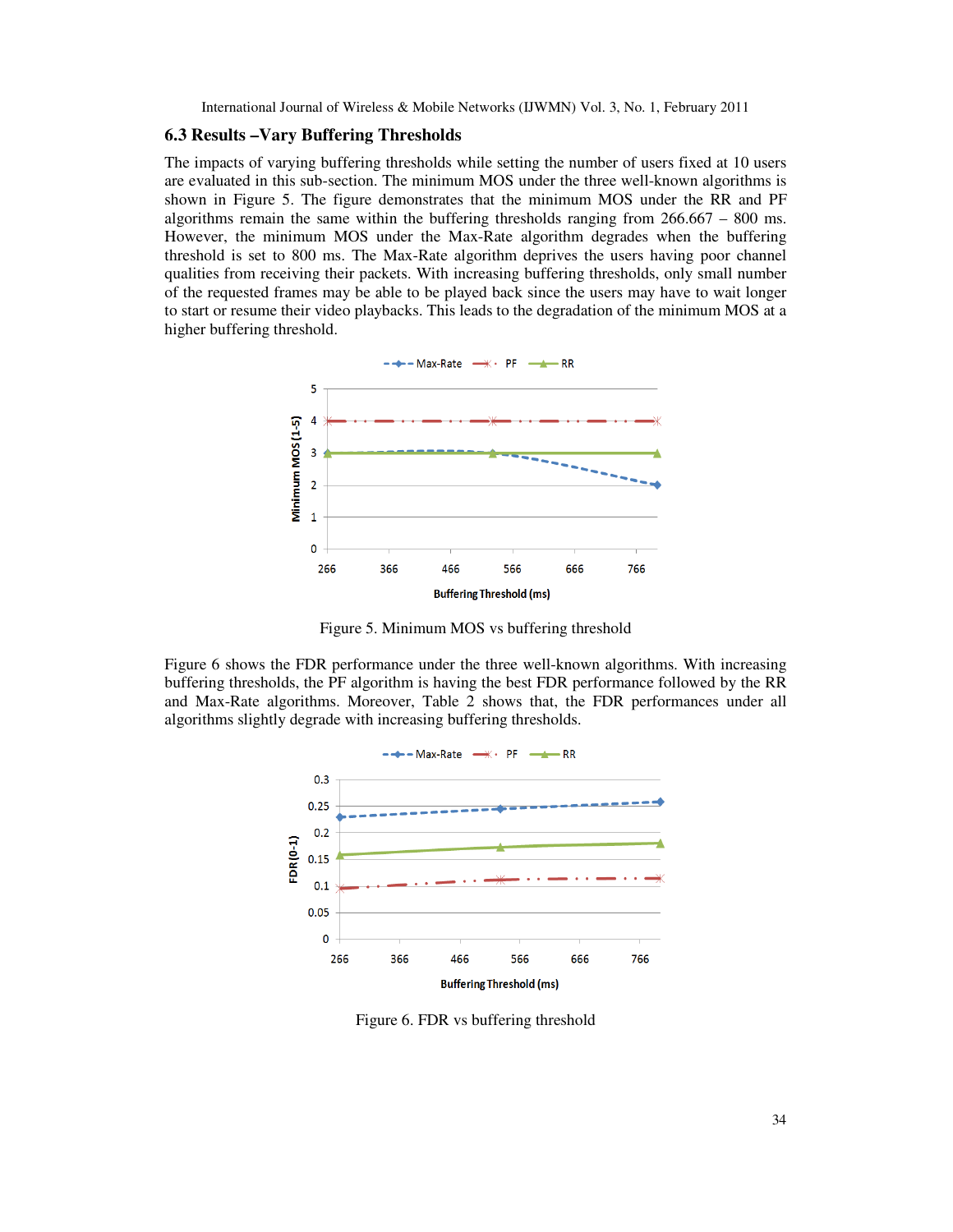International Journal of Wireless & Mobile Networks (IJWMN) Vol. 3, No. 1, February 2011

|                 | $%$ of FDR<br><b>Degradation</b><br>$(266.667 - 533.33)$ | $\%$ of FDR<br><b>Degradation</b><br>$(533.33 - 800)$ | $\%$ of FDR<br><b>Degradation</b><br>(Mean) |
|-----------------|----------------------------------------------------------|-------------------------------------------------------|---------------------------------------------|
| <b>Max-Rate</b> | 6.910835                                                 | 5.4323                                                | 6.171568                                    |
| PF              | 16.57972                                                 | 2.622393                                              | 9.601055                                    |
| RR              | 9.757021                                                 | 3.657064                                              | 6.707043                                    |

Table 2. Percentage of FDR degradation

The buffering of video frames takes place at a user's application layer. Therefore, varying the buffering thresholds does not have any impact towards the cell throughput performance (as shown in Figure 7) which is a metric being determined at the physical layer of the base station.



Figure 7. Cell throughput vs buffering threshold

## **7. CONCLUSIONS**

This paper evaluates video streaming performance on the basis of minimum MOS, FDR and cell throughput under Max-Rate, PF and RR algorithms over an OFDMA based wireless IP network. These well-known algorithms have a reduced complexity compared to the content-aware packet scheduling algorithms. A more realistic video streaming scenario and performance metrics are used in the performance evaluations. It is demonstrated in the simulation results that the PF algorithm is able to provide the QoS requirements at acceptable levels for a higher number of video users compared to the Max-Rate and RR algorithms. Moreover, it is also demonstrated in the simulation results that the buffering thresholds in the range of 266.667 ms to 800 ms do not significantly impact the FDR and cell throughput performances under the three well-known algorithms when the number of users is small.

## **REFERENCES**

- [1] H. Sun, A. Vetro, and J. Xin, "An Overview of Scalable Video Streaming," *Wireless Communications and Mobile Computing,* vol. 7, no. 2, pp. 159-172, February 2007.
- [2] P. Seeling, M. Reisslein, and B. Kulapala, "Network Performance Evaluation Using Frame Size and Quality Traces of Single-Layer and Two-Layer Video: A Tutorial," *IEEE Communications Surveys & Tutorials,* vol. 6, no. 3, pp. 58-78, 2004.
- [3] Wikipedia, "Video Compression Picture Types [Online] Available: http://en.wikipedia.org/wiki/Video\_compression\_picture\_types," Accessed: Oct. 23, 2010.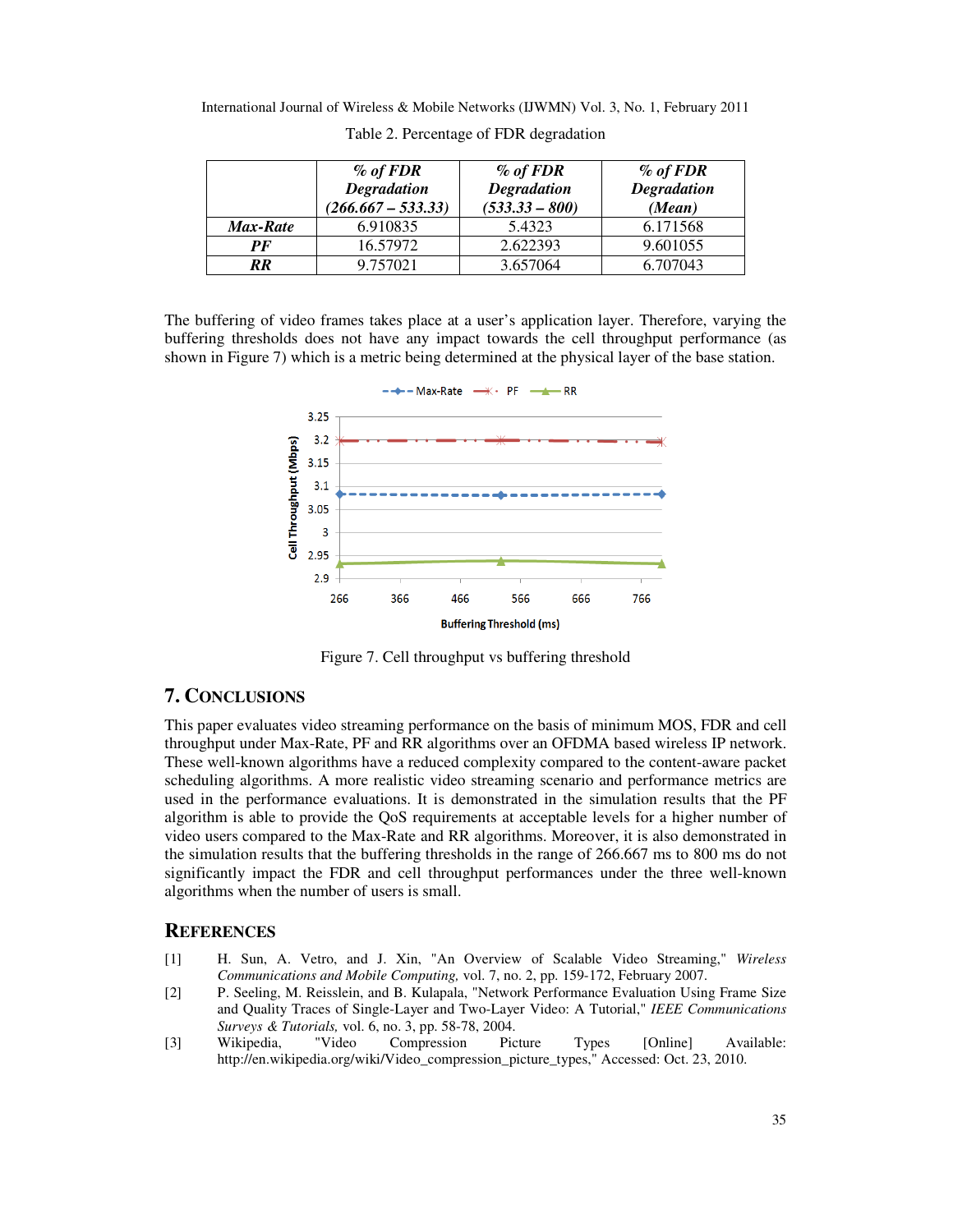- [4] E. Haghani, P. Shyam, C. Doru, K. Eunyoung, and N. Ansari, "A Quality-Driven Cross-Layer Solution for MPEG Video Streaming Over WiMAX Networks," *IEEE Transactions on Multimedia,* vol. 11, no. 6, pp. 1140-1147, 2009.
- [5] 3GPP, "Evolved Universal Terrestrial Radio Access (E-UTRA) and Evolved Universal Terrestrial Radio Access Network (E-UTRAN); Overall Description; Stage 2 (Release 9)," TS 36.300, version 9.2.0, December 2009.
- [6] A. Omri, R. Bouallegue, R. Hamila, and M. Hasna, "Channel Estimation for LTE Uplink System by Perceptron Neural Network," *International Journal of Wireless & Mobile Networks (IJWMN),* vol. 2, no. 3, pp. 155-165, 2010.
- [7] S. Nonchev and M. Valkama, "Advanced Radio Resource Management for Multiantenna Packet Radio Systems," *International Journal of Wireless & Mobile Networks (IJWMN),* vol. 2, no. 2, pp. 1-14, 2010.
- [8] Z. Honghai, Z. Yanyan, M. A. Khojastepour, and S. Rangarajan, "Scalable Video Streaming over Fading Wireless Channels," in *IEEE Wireless Communications and Networking Conference*, 2009, pp. 1-6.
- [9] E. Maani, P. V. Pahalawatta, R. Berry, T. N. Pappas, and A. K. Katsaggelos, "Resource Allocation for Downlink Multiuser Video Transmission Over Wireless Lossy Networks," *IEEE Transactions on Image Processing,* vol. 17, no. 9, pp. 1663-1671, 2008.
- [10] W. Dalei, L. Haiyan, C. Song, W. Haohong, and A. Katsaggelos, "Quality-Driven Optimization for Content-Aware Real-Time Video Streaming in Wireless Mesh Networks," in *IEEE Global Telecommunications Conference*, 2008, pp. 1-5.
- [11] J. Sengupta and G. S. Grewal, "Performance Evaluation of IEEE 802.11 MAC Layer in Supporting Delay Sensitive Services," *International Journal of Wireless & Mobile Networks (IJWMN),* vol. 2, no. 1, pp. 42-53, 2010.
- [12] L. Xiantao, L. Guangyi, W. Ying, and Z. Ping, "Downlink Packet Scheduling for Real-Time Traffic in Multi-User OFDMA System," in *IEEE 64th Vehicular Technology Conference*, 2006, pp. 1 - 5
- [13] S. Shin and B.-H. Ryu, "Packet Loss Fair Scheduling Scheme for Real-Time Traffic in OFDMA Systems," *ETRI,* vol. 26, October 2004.
- [14] Q. Sun, H. Tian, K. Dong, R. Zhou, and P. Zhang, "Packet Scheduling for Real-Time Traffic for Multiuser Downlink MIMO-OFDMA Systems," in *IEEE Wireless Communications and Networking Conference*, 2008, pp. 1849-1853.
- [15] K. Sandrasegaran, H. A. M. Ramli, and R. Basukala, "Delay-Prioritized Scheduling (DPS) for Real Time Traffic in 3GPP LTE System," in *IEEE Wireless Communications and Networking Conference* 2010, pp. 1-6.
- [16] H. A. M. Ramli, K. Sandrasegaran, R. Basukala, R. Patachaianand, M. Xue, and C.-C. Lin, "Resource Allocation Technique for Video Streaming Applications in the LTE System," in *19th Annual Wireless and Optical Communications Conference (WOCC)*, 2010, pp. 1-5.
- [17] G. Liebl, T. Schierl, T. Wiegand, and T. Stockhammer, "Advanced Wireless Multiuser Video Streaming using the Scalable Video Coding Extensions of H.264/MPEG4-AVC," in *IEEE International Conference on Multimedia and Expo*, 2006, pp. 625-628.
- [18] J. Xin, H. Jianwei, C. Mung, and F. Catthoor, "Downlink OFDM Scheduling and Resource Allocation for Delay Constraint SVC Streaming," in *IEEE International Conference on Communications*, 2008, pp. 2512-2518.
- [19] T. Junhua, Z. Liren, and S. Chee-Kheong, "An Opportunistic Scheduling Algorithm for MPEG Video Over Shared Wireless Downlink," in *IEEE International Conference on Communications*. vol. 2, 2006, pp. 872-877.
- [20] P. E. Omiyi and M. G. Martini, "Cross-Layer Content/Channel Aware Multi-User Scheduling for Downlink Wireless Video Streaming," in *5th IEEE International Symposium on Wireless Pervasive Computing (ISWPC)*, 2010, pp. 412-417.
- [21] T. Ozcelebi, M. Oguz Sunay, A. Murat Tekalp, and M. Reha Civanlar, "Cross-Layer Optimized Rate Adaptation and Scheduling for Multiple-User Wireless Video Streaming," *IEEE Journal on Selected Areas in Communications,* vol. 25, no. 4, pp. 760-769, 2007.
- [22] C. Yongjin, C. C. J. Kuo, H. Renxiang, and C. Lima, "Cross-Layer Design for Wireless Video Streaming," in *IEEE Global Telecommunications Conference*, 2009, pp. 1-5.
- [23] V. Vukadinovic and G. Karlsson, "Video Streaming Performance under Proportional Fair Scheduling," *IEEE Journal on Selected Areas in Communications,* vol. 28, no. 3, pp. 399-408, 2010.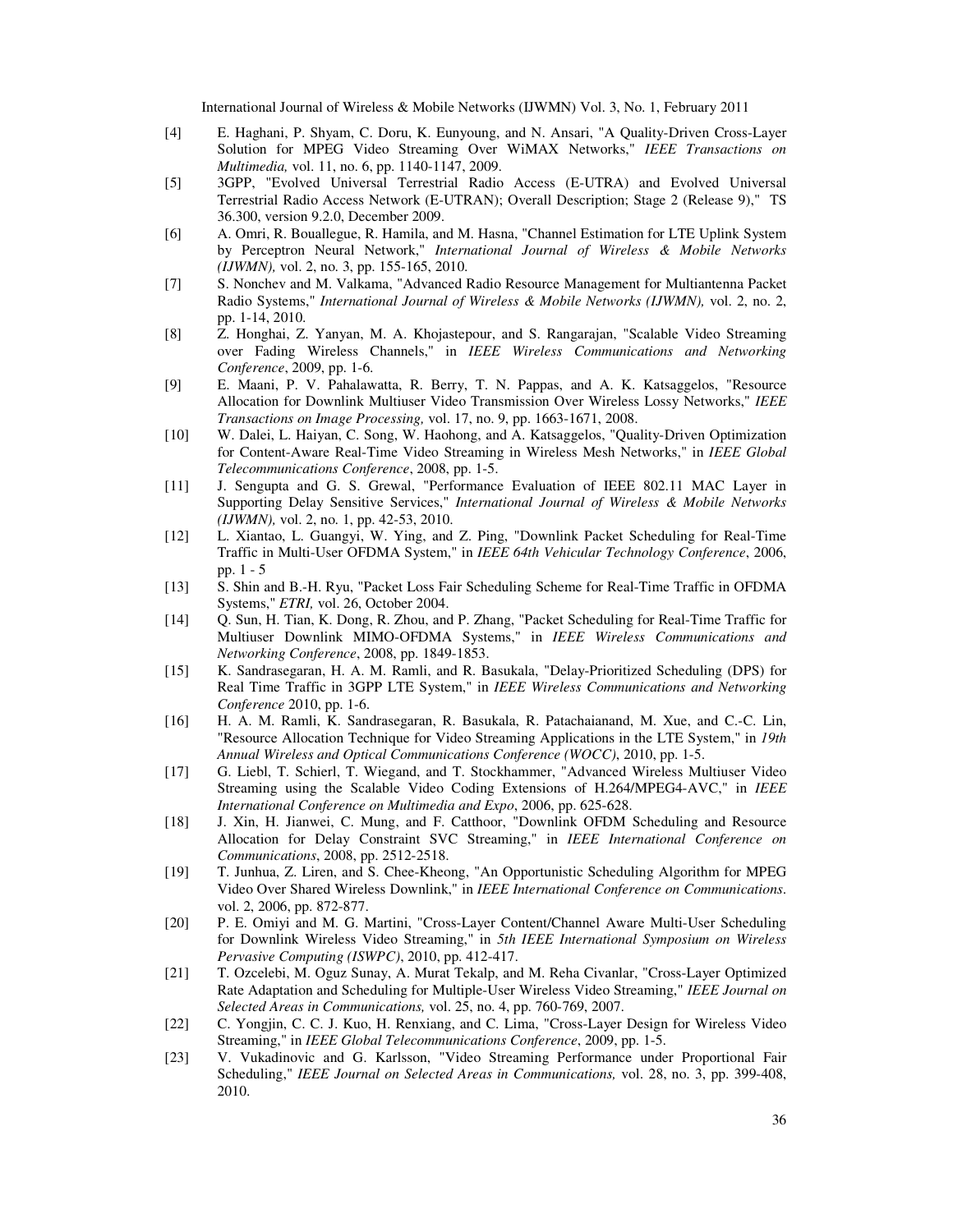- [24] A. K. F. Khattab and K. M. F. Elsayed, "Opportunistic Scheduling of Delay Sensitive Traffic in OFDMA-based Wireless Networks," in *International Symposium on a World of Wireless, Mobile and Multimedia Networks*, 2006, pp. 288-297.
- [25] B. S. Tsybakov, "File Transmission over Wireless Fast Fading Downlink," *IEEE Transactions on Information Theory,* vol. 48, no. 8, pp. 2323-2337, 2002.
- [26] E. Dahlman, S. Parkvall, J. Skold, and P. Beming, *3G Evolution: HSPA and LTE for Mobile Broadband*, First ed.: Elsevier Ltd., 2007.
- [27] A. Jalali, R. Padovani, and R. Pankaj, "Data Throughput of CDMA-HDR a High Efficiency-High Data Rate Personal Communication Wireless System," in *IEEE 51st Vehicular Technology Conference Proceedings*. vol. 3, 2000, pp. 1854-1858.
- [28] L. Fan, L. Guizhong, and H. Lijun, "Application-Driven Cross-Layer Approaches to Video Transmission over Downlink OFDMA Networks," in *IEEE GLOBECOM Workshops*, 2009, pp. 1-6.
- [29] H. Holma and A. Toskala, *LTE for UMTS: OFDMA and SC-FDMA Based Radio Access*, 1 ed.: John Wiley & Sons Ltd., 2009.
- [30] 3GPP, "Physical Layer Procedures (FDD) (Release 9)," TS 25.214, version 9.1.0, December 2009.
- [31] B. Pathak, H., G. Childs, and A. Maaruf, "Implementation of NEWPRED and UEP for Video Quality Improvements for MPEG-4 over Simulated UMTS Channel Propagation Environments," *International Journal of Wireless & Mobile Networks (IJWMN),* vol. 2, no. 2, pp. 94-108, 2010.
- [32] P. Seeling, M. Reisslein, and F. H. P. Fitzek, "Layered Video Coding Offset Distortion Traces for Trace-Based Evaluation of Video Quality after Network Transport," in *3rd IEEE Consumer Communications and Networking Conference*. vol. 1, 2006, pp. 292-296.
- [33] J. Klaue, B. Rathke, and A. Wolisz, "Evalvid A Framework for Video Transmission and Quality Evaluation," in *13th International Conference on Modelling Techniques and Tools for Performance Evaluation* Urbana, Illinois, USA, 2003, pp. 1-5.
- [34] A. G. Orozco Lugo, F. A. Cruz Prez, and G. Hernandez Valdez, "Investigating the Boundary Effect of a Multimedia TDMA Personal Mobile Communication Network Simulation," in *IEEE VTS 54th Vehicular Technology Conference*. vol. 4, 2001, pp. 2740-2744.
- [35] T. S. Rappaport, *Wireless Communications: Principles and Practice*, 3rd ed.: Prentice Hall PTR, pp. 153-154, 2003.
- [36] M. Gudmundson, "Correlation Model for Shadow Fading in Mobile Radio Systems," in *Electronics Letters*. vol. 27, 1991, pp. 2145-2146.
- [37] C. Komninakis, "A Fast and Accurate Rayleigh Fading Simulator," in *IEEE Globecom* San Francisco, CA, 2003, pp. 3306-3310.
- [38] M. Reisslein, L. Karam, and P. Seeling, "H.264/AVC and SVC Video Trace Library: A Quick Reference Guide," May, 2009.
- [39] G. V. D. Auwera and M. Reisslein, "Implications of Smoothing on Statistical Multiplexing of H.264/AVC and SVC Video Streams," *IEEE Transactions on Broadcasting,* vol. 55, no. 3, September 2009.

#### **Authors**

Huda Adibah Mohd Ramli is currently a PhD candidate in the Faculty of Engineering and Information Technology, University of Technology, Sydney (UTS), Australia. She received an M.Sc. in Software Engineering from University of Technology Malaysia (2006) and B.Eng. in Electrical and Computer Engineering from International Islamic University Malaysia (2003). Her current research interests focus on radio resource management for the future wireless IP networks.

Kumbesan Sandrasegaran (Sandy) holds a PhD in Electrical Engineering from McGill University (Canada) (1994), a Masters of Science Degree in Telecommunication Engineering from Essex University (UK) (1988) and a Bachelor of Science (Honours) Degree in Electrical Engineering (First Class) (UZ) (1985). He was a recipient of the Canadian Commonwealth Fellowship (1990-1994) and British Council Scholarship (1987-1988). He is a Professional Engineer (Pr.Eng) and has more than 20 years experience working either as a practitioner, researcher, consultant and educator in telecommunication networks.